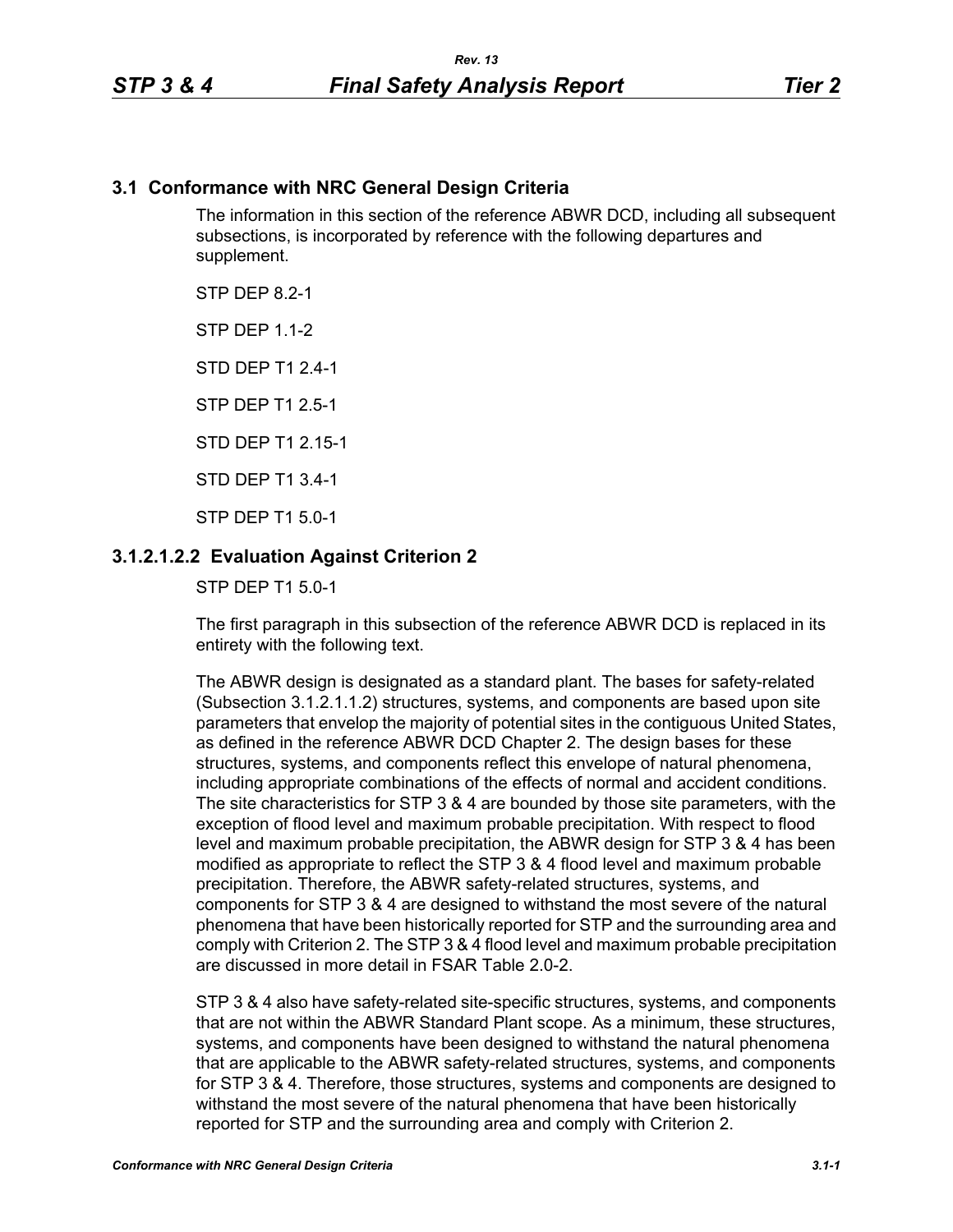# **3.1.2.1.5.2 Evaluation Against Criterion 5**

STP DFP 1 1-2

The information in this Subsection of the reference ABWR DCD is replaced in its entirety with the following text.

STP 3 & 4 is a dual-unit station. Therefore, the sharing of specified structures, systems, and components important to safety between these dual units is addressed.

The water supply for fire protection is shared by STP 3 & 4. Regulatory Guide 1.189, Revision 1, paragraph 3.2.1.h, states that a common water supply may be utilized for multi-unit nuclear power plant sites with a common yard fire main loop. The risk impact for a shared water supply is addressed by the Fire Protection Probabilistic Risk Assessment for STP 3 & 4 contained in Appendix 19M. Since STP 3 & 4 do not share fire areas where safe shutdown systems are located, and it is extremely unlikely that there will be simultaneous fires in areas of both units affecting safe shutdown areas, it is extremely unlikely that protection systems for both units will need to function at the same time.

Based on the discussion above , it is concluded that sharing of the Fire Water Supply will not significantly impair their ability to perform its safety function, including, in the event of an accident in one unit, an orderly shutdown and cooldown of the remaining unit, and it is concluded that GDC 5 is met.

## **3.1.2.2.8.2.2 Offsite Electric Power System**

STP DEP 8.2-1

The information in this subsection of the reference ABWR DCD is replaced in its entirety with the following text.

Offsite power is transmitted to the plant switchyard via multiple 345kV circuits on several rights-of-way. Each unit has three separate 345kV circuits from the switchyard that tie into reserve auxiliary transformer (RAT) A, RAT B and the main power transformer, respectively. Each transformer provides a feed to each of the Class 1E buses. The main power transformer feed is via three unit auxiliary transformers (UAT). In normal operation, two Class 1E buses are fed by the UATs and the remaining safety bus is fed by a RAT. This configuration provides two separate paths of power that are immediately accessible, without bus transfers, to the offsite power system. The transmission circuits are sized sufficiently to meet the Class 1E load requirements.

The offsite electric power systems are designed to meet the requirements of Criterion 17. For further discussion see the following section: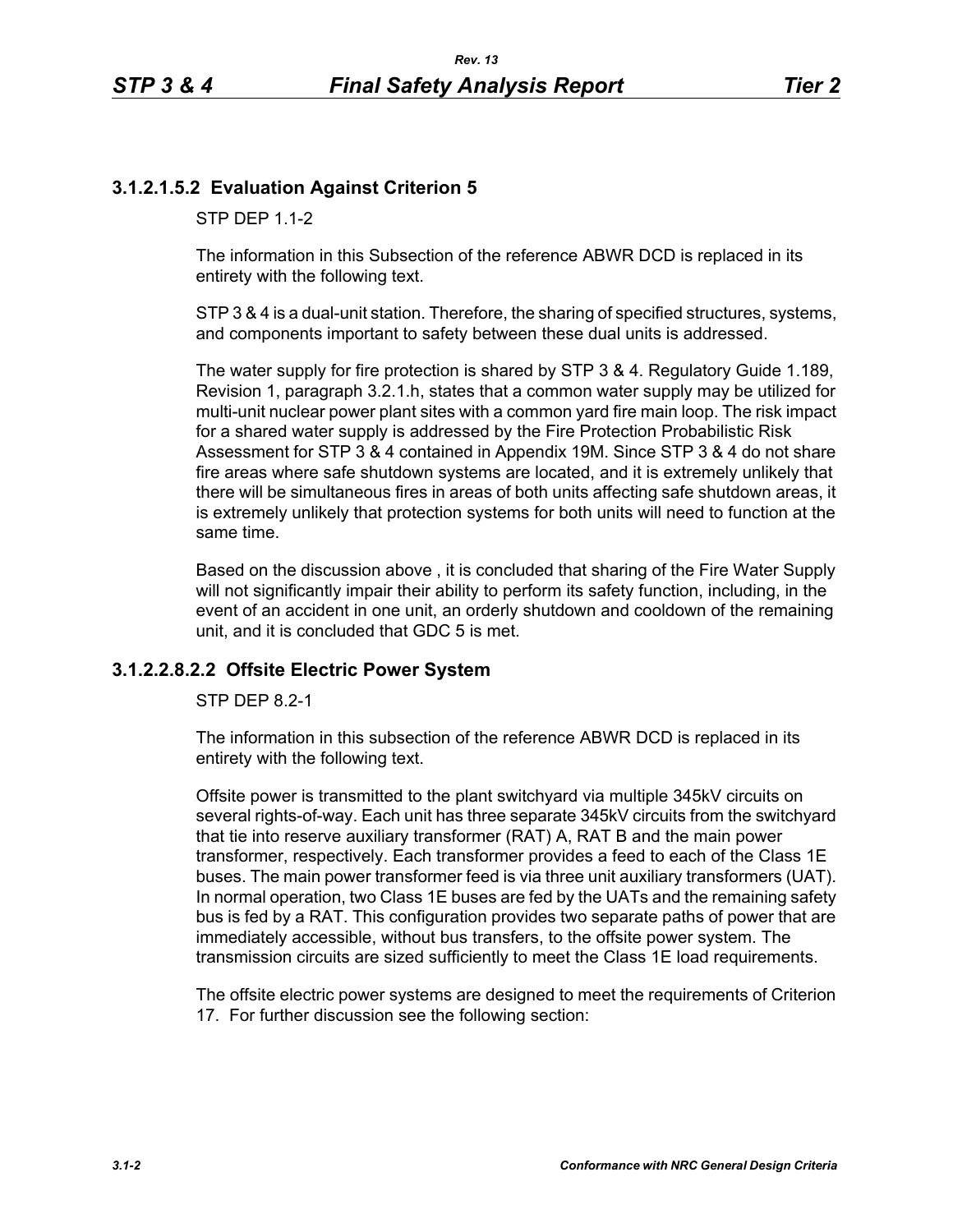| <b>Chapter/Section</b> | Title                                     |
|------------------------|-------------------------------------------|
| 8.1.1                  | <b>Offsite Transmission Network</b>       |
| 8.1.2                  | <b>Electric Power Distribution System</b> |
| -8.2                   | <b>Offsite Power Systems</b>              |

#### **3.1.2.3.3.2 Evaluation Against Criterion 22**

#### STD DEP T1 3.4-1

*Components of protection systems are designed so that the mechanical, thermal and radiological environment resulting from any accident situation in which the components are required to function do not interfere with the operation of that function.* 

*The redundant sensors are electrically and physically separated. Only circuits of the same division are run in the same raceway. Multiplexed* Data communication *signals are carried by fiber optic medium to assure control signal isolation.*

### **3.1.2.4.16.2 Evaluation Against Criterion 45**

The following site-specific supplemental information is provided in the first sentence of the first paragraph of this subsection.

*All important components in the ABWR Standard Plant scope* STP 3 & 4 Cooling Water Systems, including important components within the ABWR Standard Plant *are located in accessible locations to facilitate periodic inspection during normal plant operation.*

### **3.1.2.6.2.2 Evaluation Against Criterion 61**

#### **3.1.2.6.2.2.1 Fuel Storage and Handling System**

#### STP DEP T1 2.5-1

*Fuel storage pools have adequate water shielding for stored spent fuel. Adequate shielding for transporting fuel is also provided. Liquid level sensors are installed to detect low pool water level. Buildings are designed to meet Regulatory Guide 1.13 criteria. The fuel storage pools are designed with no penetrations below the water level that is needed for maintenance of adequate shielding at the operating floor and cooling. Check valves are used in pool circulation lines to prevent siphoning in the event of a break of such a line.*

*New fuel storage racks are located in the concrete fuel storage vault. No cooling or air filtering system is required. These storage racks preclude accidental criticality (see evaluation against Criterion 62). The new fuel storage racks do not require any specialinspection and testing for nuclear safety purposes.*